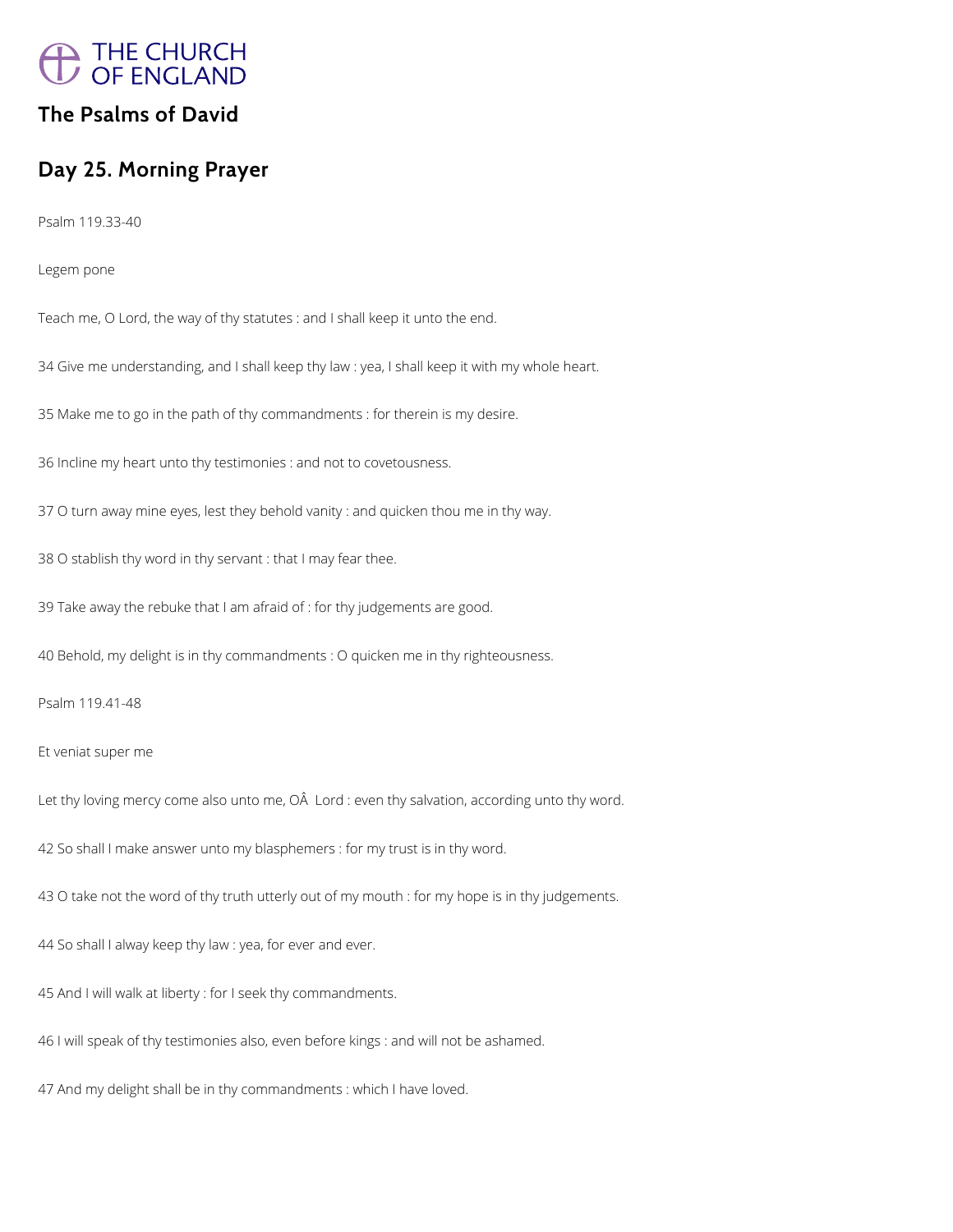48 My hands also will I lift up unto thy commandments, which I have loved : and my study shall be in thy statutes.

Psalm 119.49-56

Memor esto servi tui

OÂ think upon thy servant, as concerning thy word : wherein thou hast caused me to put my trust.

50 The same is my comfort in my trouble : for thy word hath quickened me.

51 The proud have had me exceedingly in derision : yet have I not shrinked from thy law.

52 For I remembered thine everlasting judgements, O Lord : and received comfort.

53 I am horribly afraid : for the ungodly that forsake thy law.

54 Thy statutes have been my songs : in the house of my pilgrimage.

55 I have thought upon thy Name, O Lord, in the night-season : and have kept thy law.

56 This I had : because I kept thy commandments.

Psalm 119.57-64

Portio mea, Domine

Thou art my portion, O Lord : I have promised to keep thy law.

58 I made my humble petition in thy presence with my whole heart : O be merciful unto me, according to thy word.

59 I called mine own ways to remembrance : and turned my feet unto thy testimonies.

60 I made haste, and prolonged not the time : to keep thy commandments.

61 The congregations of the ungodly have robbed me : but I have not forgotten thy law.

62 At midnight I will rise to give thanks unto thee : because of thy righteous judgements.

63 I am a companion of all them that fear thee : and keep thy commandments.

64 The earth, O Lord, is full of thy mercy : O teach me thy statutes.

Psalm 119.65-72